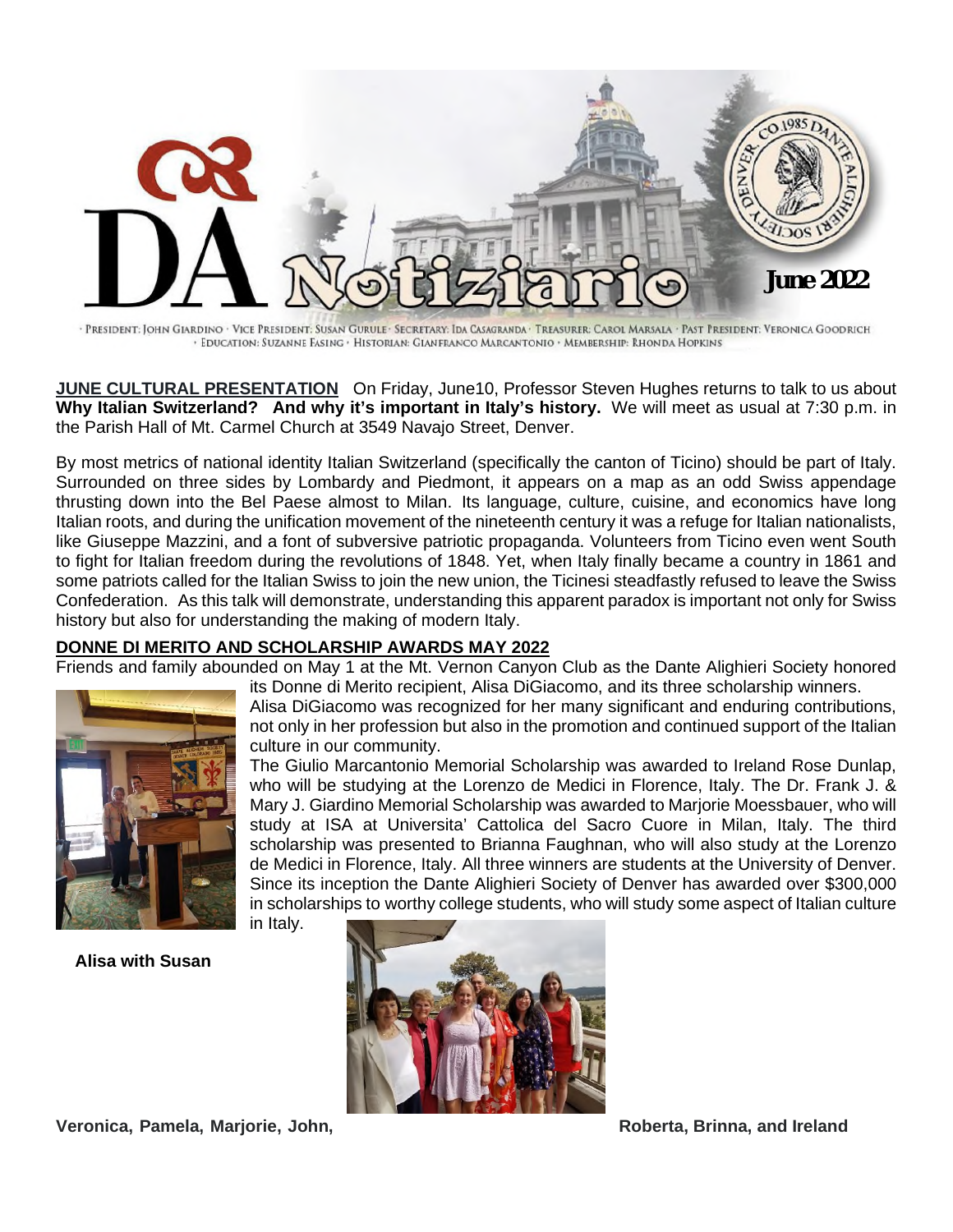**PRESIDENT'S MESSAGE:** With the Awards Luncheon at the beginning and the Angela Papale recital in the middle, May was a busy month to say the least. We're looking at a somewhat slower pace in the upcoming months, which is not to say there's not much going on. Plans are well underway for Italian Heritage Month in October, a summer picnic in July, cultural programs in June, August, and September, a soup exchange in November and the Christmas party in December. In addition to all that activity, election of officers will be held at the November general meeting. Positions up for election are president, vice-president, secretary, and treasurer. A Nominating Committee has been identified and notice will be going out soon seeking nominations for these positions. If you have interest in running for any of these positions, please let the Committee know so your name can be put in nomination. Again, I'm always available for your questions or concerns so don't hesitate to contact me. Grazie. John Giardino

# **ITALIAN LANGUAGE CLASSES SUMMER SESSION BEGINS JUNE 20, 2022**

The Summer 2022 session of Italian language classes offered by the Dante Alighieri Society of Denver will be in-person language classes at 3549 Navajo Street, Denver 80211 in the parish office of Our Lady of Mt. Carmel Church. Each class meets for 90 minutes, once a week, for 10 weeks, beginning the week of June 20, 2022. The class schedule is listed below, and it is also posted on the Society website. Classes are taught by talented bi-lingual instructors who have significant experience teaching Italian. Cost is \$115 for members and \$145 for non-members. New members are welcome to join the Dante Alighieri Society when they register for classes. For more information, please contact the Education Chair Suzanne Fasing at suzannefasing@yahoo.com. To register and pay for classes, visit the web site: http://dantealighieriofdenver.com/classes/language-classes/

# **The registration and payment deadline for the Summer session is June 13, 2022.**

**Beginner 1.** Thursdays, 6:00 to 7:30 pm, beginning June 23, 2022 through September 1, 2022 (no class on July 14) (Brunetti). In this class students with little or no knowledge of Italian will learn to communicate in simple everyday situations. Students will study the basic building blocks of the Italian language, including the alphabet, rules of pronunciation, basic syntax, and grammatical structures. Topics include subject pronouns, definite and indefinite articles, regular verbs in the present tense, and noun-adjective agreement. **Required Text: The New Italian Project 1a**

**Beginner 2.** Wednesdays, 6:00 to 7:30 pm, beginning June 22, 2022 through August 31, 2022 (no class on July 13) (Brunetti). In this class students will build upon their existing knowledge while incorporating new vocabulary and grammatical structures through conversation, role plays, listening, reading and writing activities. Topics include irregular and modal verbs in the present tense, articulated prepositions, and possessive adjectives. **Required Text: The New Italian Project 1a**

**Beginner 3.** Mondays, 6:00 pm to 7:30 pm, beginning June 20, 2022 through August 29, 2022 (no class on July 4) (Brunetti). In this class, students will build upon their prior studies through listening, reading and writing activities. Topics include past and future verb tenses, and the required text will be covered in its entirety. Emphasis will be placed on everyday conversational situations using grammar and vocabulary from the textbook. **Required Text: The New Italian Project 1a**

**Beginner 4.** Wednesdays, 7:30 pm to 9:00 pm, beginning June 22, 2022 through August 31, 2022 (no class on July 13) (Brunetti). In this class, students will build upon their prior studies through role plays, listening, reading and writing activities. Topics include future verb tenses and learning about holidays and train travel in Italy. Intermediate level material will also be introduced. **Required Texts: The New Italian Project 1a** And **The New Italian Project 1b** 

**Intermediate 4.** Thursdays, 7:30 to 9:00 pm, beginning June 23, 2022 through September 1, 2022 (no class on July 14) (Brunetti). In this class students will continue to expand their vocabulary and understanding of more advanced grammatical concepts through listening activities, role play, readings, videos, conversation and written assignments. Topics include the present and past conditional tenses and review of Italian Project 1a and 1b. **Required Text: The Italian Project 1b**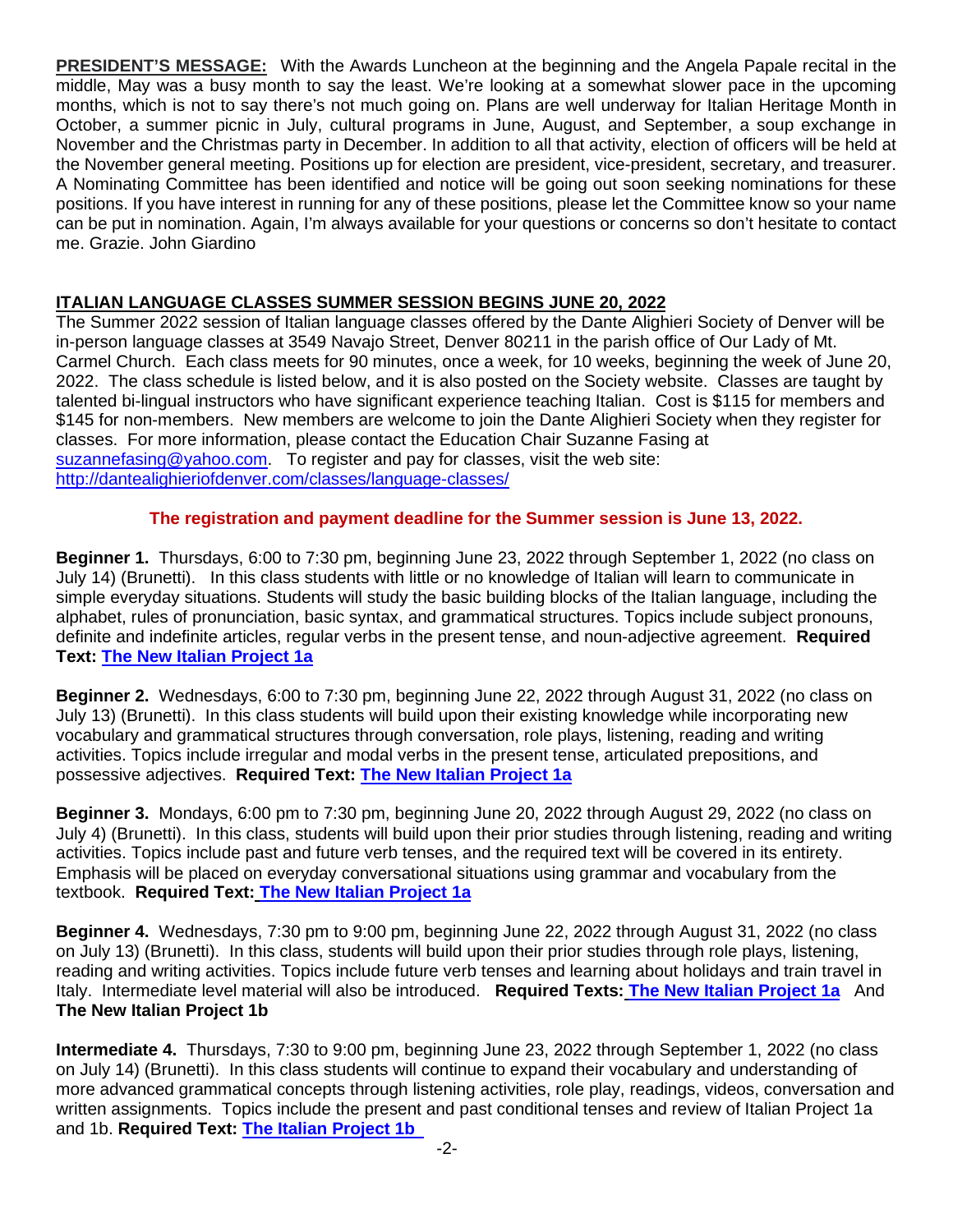**BENVENUTI** The Dante Alighieri Society of Denver gives a warm welcome to the newest members: Linda Battalora, Diane Magliolo, and Claire Tebockhurst.

**AUGURI DI BUON COMPLEANNO** We wish our members a Buon Compleanno during their birthday month.



 Codey Fredenhagen June 3 Antigone Vigil **Antigone** Vigil **June 3** Tammy Sneed June 6 Joanne Valvano June 6 John Giardino June 11 Marie Vine<br>
Leah Becton<br>
Leah Becton<br>
13 Leah Becton Debra D'Adamio June 19 Molly Grasso **June 21** Mark Tylutki **June 23** Laura Horesh June 27



We want to include more members in this column, so please send a quick email, with your birthday month and day, to Dante Society board member, Suzanne Fasing, at suzannefasing@yahoo.com Grazie!

Mese del cuore Month of the heart Sono Giugno, a tutti quanti **I am June**, to everyone porto doni consolanti, and in the local porto doni consolanti, and its is a local porto doni consolanti, promozioni agli studenti advancements to students anche a quelli inconcludenti, exercise ven to unsuccessful ones. Porto frutti profumati and a lot of lot of lot of lot of lot of lot of lot of lot of lot of lot of lot of lot o con i prezzi maggiorati entertain-

**Hospitality Chairperson seeking volunteers**: Camilla Marcantonio has agreed to serve as Hospitality Chairperson for our Society and will be recruiting members to help with refreshments at our monthly cultural meetings. If you are willing to contribute to our social hour following the cultural program by bringing a dessert to share, please email Camilla at: giulio1937@msn.com

**OPERATIC RECITAL** On Sunday, May 15, Italian Soprano Angela Papale and Maestro Fabio Marra performed for members and guests of the Denver and Pueblo Dante Alighieri Societies in an operatic tribute to Renata Tebaldi, celebrating the life of one of the great protagonists of Italian melodrama. The Colorado recital is part of their international tour with performances in Paris, Hamburg, Madrid, Detroit and Boston and will continue throughout 2022 in other world capitals.

# **SAVE THE DATES**

**Sunday, July 24** – Annual picnic

**Wednesday, August 10** – Rockies Baseball Game. The Dante Alighieri Society is participating in Italian-American Baseball Foundation Heritage Night at Coors Field. There are special ticket prices so please see details below and in attached flyer.

## **Important Notice about the Italian American Night at the Rockies**

The Dante Alighieri Society of Denver is co-sponsoring an Italian American Night at the Rockies with five other organizations. It is a group effort and a fundraiser for our respective organizations. Tickets can only be purchased through the Rockies; however, the DAS needs to track the number of tickets it sells. We want to be sure to have an accurate count of number tickets sold when the game is over. **When you buy your tickets, please phone, text** or **email Susan Gurule** with your name and the number of tickets you purchased. Susan's phone number is: **720-484-1014** and her email is **susangurule@msn.com.** 

*INDOVINELLO (* **Riddle** ) *Si osservano senza guardarli. Cosa sono?* We observe them without looking at them. What are they?

*La risposta a pagina quattro* - (answer on page four)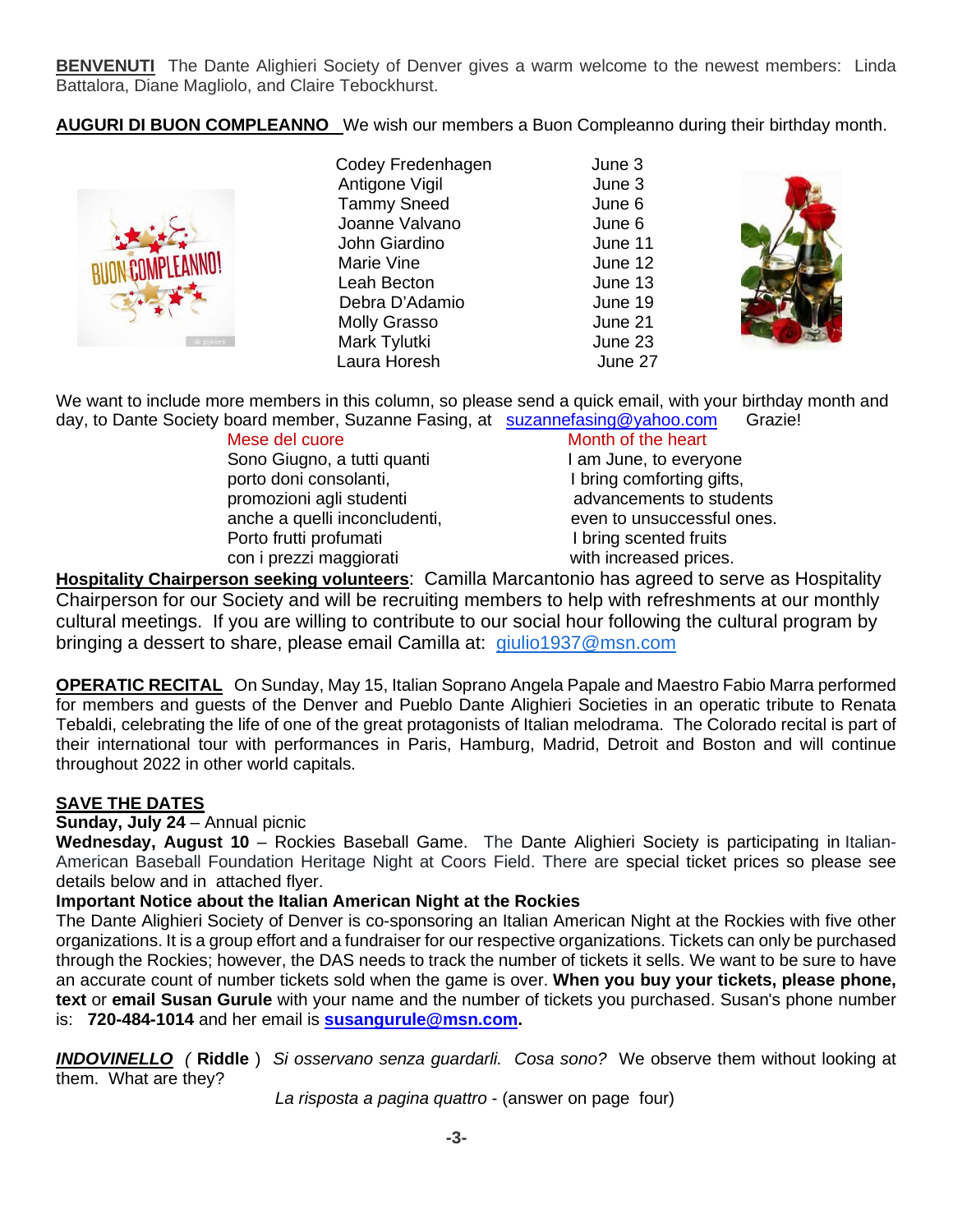# **TIPS ON ITALY By Tonya Clement**.

One of the best methods I have found for learning the Italian language is to correspond with friends in Italy. The rule is they must write me in Italian and I write them in English. This forces us both to practice our language skills. Over the years I am noticing my friends are utilizing many different ways to say "Thank You" in Italian. This got me thinking that this would make a good topic for our *Notiziario.*

I figured with Summer fast approaching, many Dante Alighieri Society members may be going to Italy to visit. There will certainly also be ample opportunity to practice the many ways to say thank you. Here is my short list.

*Grazie* = This covers almost every situation and is easy to remember. You do not need to worry about being formal or informal.

*Grazie Mille* = Many people mistakenly think they are saying thanks a million…..but "mille" means a thousand. You are really just saying a thousand thanks.

### *Molte Grazie* = many thanks!

*Grazie di Cuore* = This is my favorite and it really express genuine gratitude with all of one's heart.

*Grazie Ancora* = Ideal for when you are thanking someone for the second time as it means thank you again.

*Grazie Infinite* = Is an expression to show infinite thanks.

*Grazie di Tutto* = When you want to thank someone for doing multiple good deeds. You are in essence saying thank you for everything.

*Grazie Tanto* = You may want to be careful with this one as it is often used to express sarcasm as in thanks a lot. It is easy to determine the meaning if you listen carefully to the tone.

*La (ti) Ringrazio Tanto* = The more proper way to say thank you so much. Formal (familiar).

Italians are not only very expressive but they are very grateful people. It will delight them to hear you express your gratitude with a little more than just *grazie.* These are phrases that you can practice multiple times each day.

**BRIEF NEWS FROM ITALY** Why is Italy called Italy. Readers who know their history will be aware that modern- day Italy only came into being in the 19th century with the country's gradual unification (known in Italy as the Risorgimento) between 1848 and 1871, thanks to a series of successful military campaigns led by General Giuseppe Garibaldi.

But the name *Italia* – referring to different parts of the peninsula at different points in history – has been in use for several thousand years.

In his text 'On Italy' the Greek historian Antiochus of Syracuse, writing in around 420 BC, reportedly identified Italia as the southern part of modern-day Calabria – the toe of Italy's boot.

Most of Antiochus' works are lost to us today, but the Greek historian Dionysius of Halicarnassus, writing several hundred years later in the early first century AD, quotes parts of them in his text 'Roman Antiquities'.

Here Antiochus recounts the legend that sixteen generations before the Trojan war, the region we now know as Calabria was inhabited by the Enotri or the Oenotrians. The Enotri had a king named Italus, and subsequently changed their name to the Itali.

### **2022 CALENDAR**

#### **CULTURAL MEETINGS EVENTS CLASSES**

Summer session begin June 2022

June 10

July 24 Annual picnic August 10 Rockies baseball game

Answer to *Indovinello" – I dieci comandamenti* - (The ten commandments)